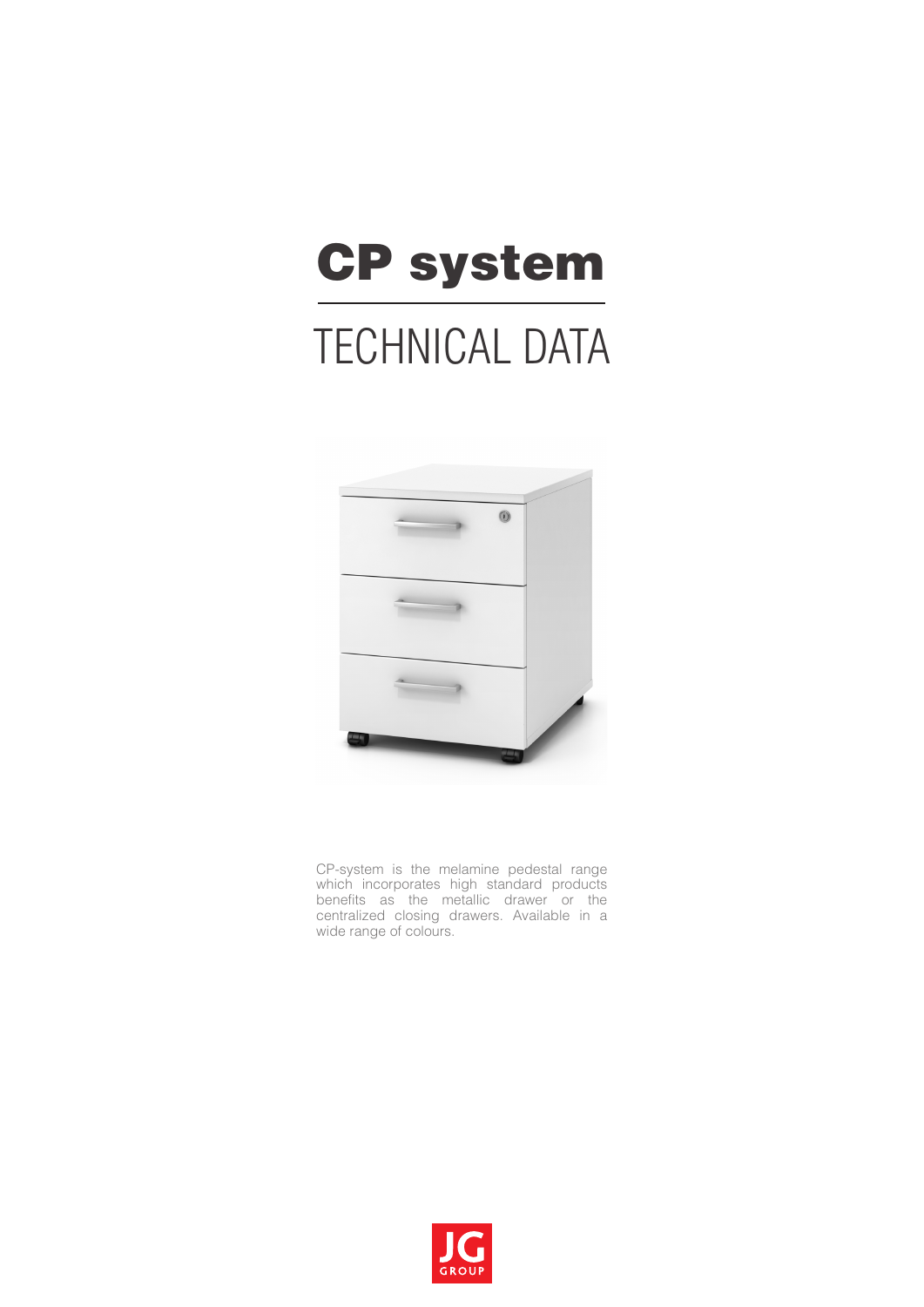

## Technical data | Framework





#### PEDESTAL

Made of 0.4 mm and 2 mm. PVC edged melamine. 2 heights and 3 depths available. Metal drawers with epoxy-polyester paint. Black telescopical guide system (80%). Delivered with one non knocking hinged key and one Standard key. Available with wheels

#### TOPS

Available for all furniture series.

#### HANDLES

Compatible with all furniture series.

or desk high pedestal with level adjusters.

#### PACKAGING

Cardboard boxes.





 $42$ 58 59 CP-3R